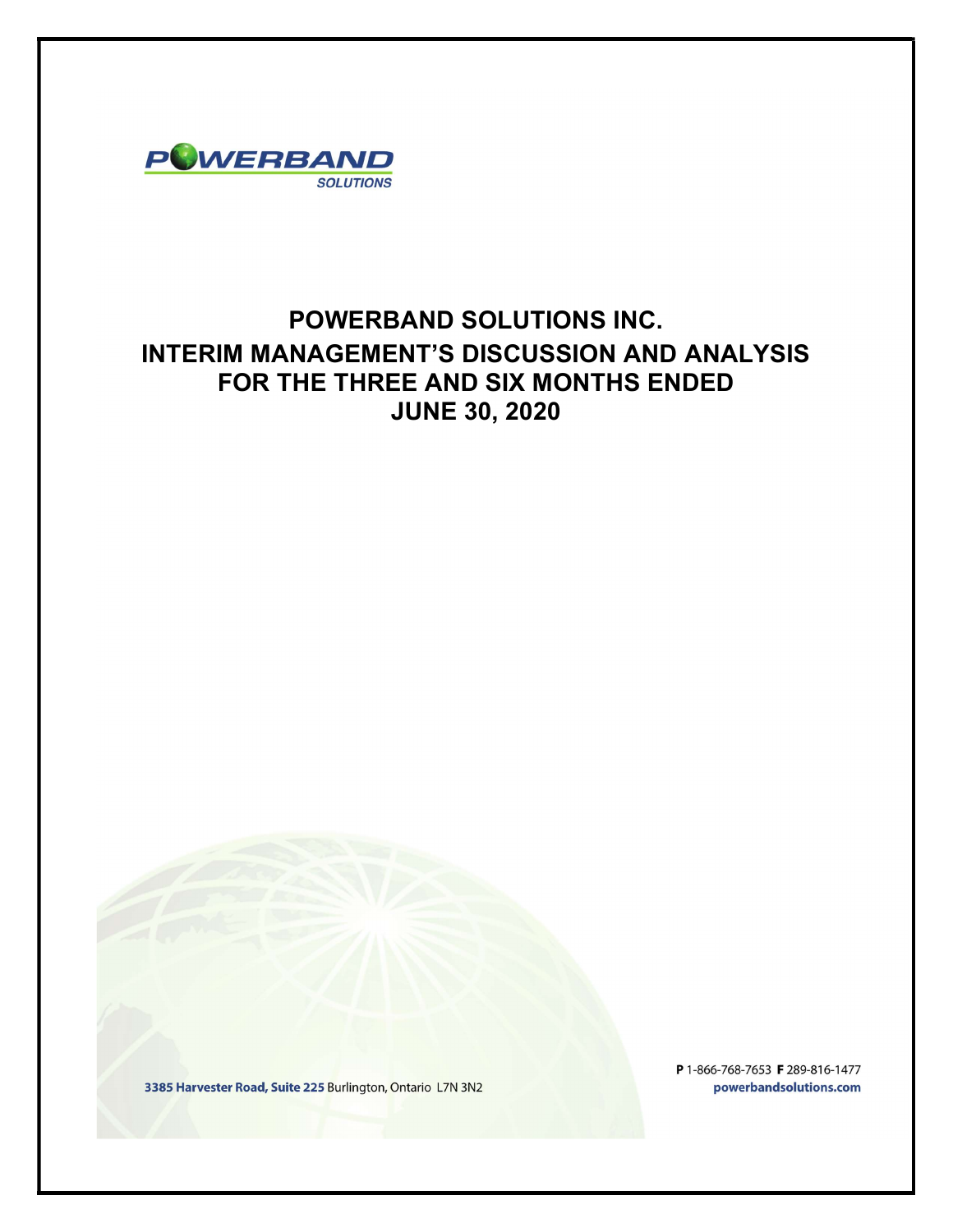### **Introduction**

The following Interim Management Discussion & Analysis ("Interim MD&A") of PowerBand Solutions Inc. (the "Company", "PowerBand") has been prepared written to comply with the requirements of National Instrument 51-102 – Continuous Disclosure Obligations and should be read in conjunction with the audited annual financial statements of the Company for the years ended December 31, 2019 and December 31, 2018 and the unaudited condensed interim consolidated financial statements for the three and six months ended June 30, 2020, together with the notes thereto. Results are reported in Canadian dollars, unless otherwise noted. In the opinion of management, all adjustments (which consist only of normal recurring adjustments) considered necessary for a fair presentation have been included. The results for the three and six months ended June 30, 2020 are not necessarily indicative of the results that may be expected for any future period. Information contained herein is presented as at August 28, 2020 unless otherwise indicated.

The unaudited condensed interim consolidated financial statements for the three months and six months ended June 30, 2020, have been prepared using accounting policies consistent with International Financial Reporting Standards ("IFRS") as issued by the International Accounting Standards Board and interpretations of the IFRS Interpretations Committee. The unaudited condensed interim consolidated financial statements have been prepared in accordance with International Standard 34, Interim Financial Reporting.

For the purposes of preparing this MD&A, management, in conjunction with the Board of Directors, considers the materiality of information. Information is considered material if: (i) such information results in, or would reasonably be expected to result in, a significant change in the market price or value of PowerBand's common shares; or (ii) there is a substantial likelihood that a reasonable investor would consider it important in making an investment decision; or (iii) it would significantly alter the total mix of information available to investors. Management, in conjunction with the Board of Directors, evaluates materiality with reference to all relevant circumstances, including potential market sensitivity.

# Caution Regarding Forward-Looking Statements

This Interim MD&A contains certain forward-looking information and forward-looking statements, as defined in applicable securities laws (collectively referred to herein as "forward-looking statements"). These statements relate to future events or the Company's future performance. All statements other than statements of historical fact are forward-looking statements. Often, but not always, forward-looking statements can be identified by the use of words such as "plans", "expects", "is expected", "budget", "scheduled", "estimates", "continues", "forecasts", "projects", "predicts", "intends", "anticipates" or "believes", or variations of, or the negatives of, such words and phrases, or state that certain actions, events or results "may", "could", "would", "should", "might" or "will" be taken, occur or be achieved. Forward-looking statements involve known and unknown risks, uncertainties and other factors that may cause actual results to differ materially from those anticipated in such forward-looking statements. The forward-looking statements in this Interim MD&A speak only as of the date of this Interim MD&A or as of the date specified in such statement.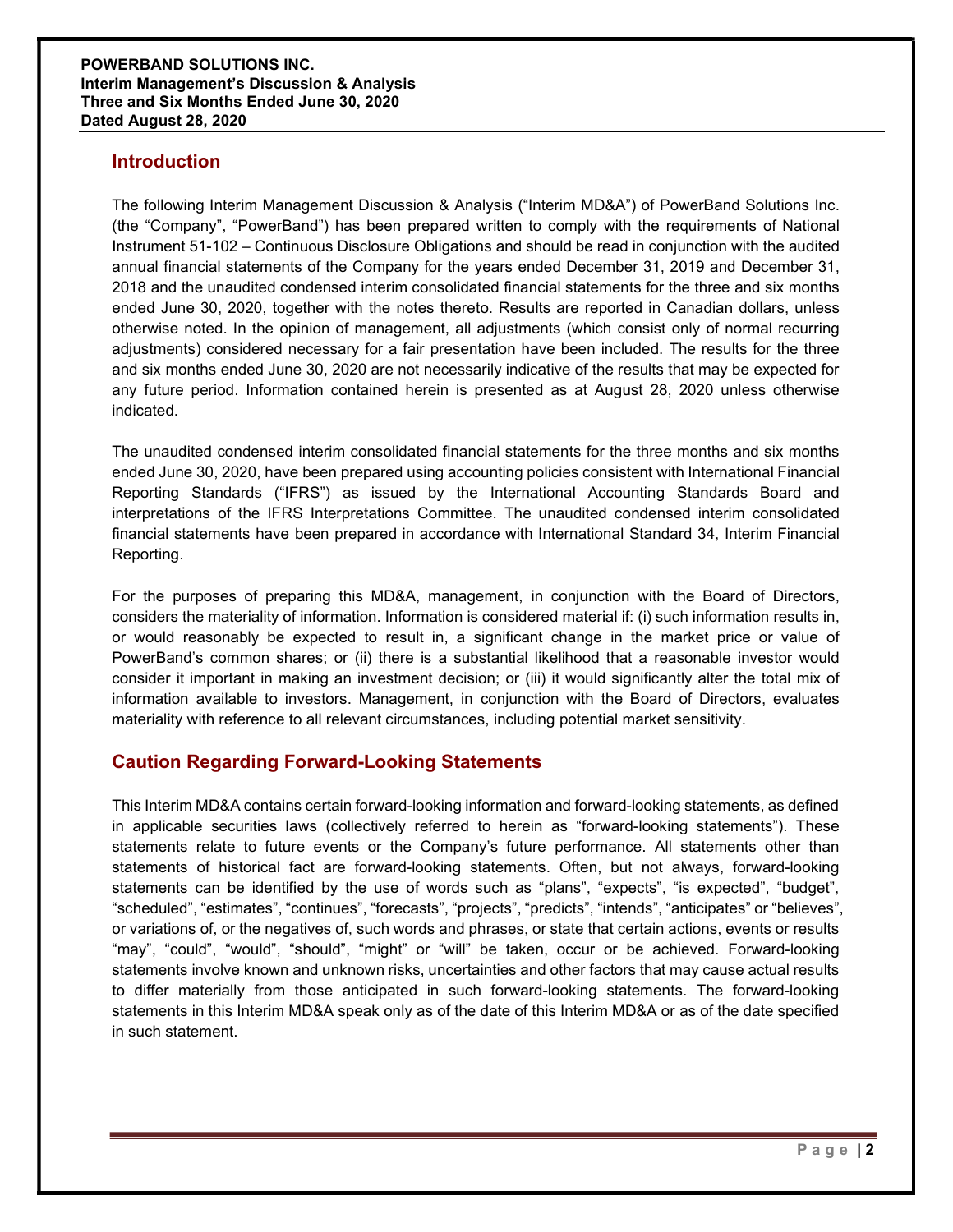### POWERBAND SOLUTIONS INC. Interim Management's Discussion & Analysis Three and Six Months Ended June 30, 2020 Dated August 28, 2020

| <b>Forward-looking statements</b>                                                                                                                                                                                                     | <b>Assumptions</b>                                                                                                                                                                                                                                                                                                                                                           | <b>Risk factors</b>                                                                                                                                                                                                        |
|---------------------------------------------------------------------------------------------------------------------------------------------------------------------------------------------------------------------------------------|------------------------------------------------------------------------------------------------------------------------------------------------------------------------------------------------------------------------------------------------------------------------------------------------------------------------------------------------------------------------------|----------------------------------------------------------------------------------------------------------------------------------------------------------------------------------------------------------------------------|
| For fiscal 2020, the Company's<br>operating expenses are<br>estimated to be approximately<br>\$450,000 per month for<br>recurring corporate operating<br>costs                                                                        | The Company has anticipated<br>all material costs; the operating<br>activities of the Company for the<br>twelve-month period ending<br>June 30, 2021, and the costs<br>associated therewith, will be<br>consistent with PowerBand's<br>current expectations.                                                                                                                 | Unforeseen costs to the<br>Company will arise; any<br>particular operating costs<br>increase or decrease from the<br>date of the estimation; changes<br>in economic conditions.                                            |
| The Company will be required to<br>raise additional capital in order<br>to meet its ongoing operating<br>expenses and complete its<br>planned business development<br>activities for the twelve-month<br>period ending June 30, 2021. | The operating and business<br>development activities of the<br>Company for the twelve-month<br>period ending June 30, 2021,<br>and the costs associated<br>therewith, will be consistent with<br>PowerBand's current<br>expectations; debt and equity<br>markets, exchange and interest<br>rates and other applicable<br>economic conditions are<br>favourable to PowerBand. | Changes in debt and equity<br>markets; timing and availability<br>of external financing on<br>acceptable terms; increases in<br>costs; interest rate and<br>exchange rate fluctuations;<br>changes in economic conditions. |
| Management's outlook<br>regarding future trends.                                                                                                                                                                                      | Financing will be available for<br>PowerBand's business<br>development and operating<br>activities; the financing market<br>will be receptive to the<br>Company's technological cloud-<br>based software solution.                                                                                                                                                           | Industry-wide deterioration of<br>the automotive industry;<br>changes in debt and equity<br>markets; interest rate and<br>exchange rate fluctuations;<br>changes in economic and<br>political conditions.                  |
| Sensitivity analysis of financial<br>instruments.                                                                                                                                                                                     | Based on management's<br>knowledge and experience of<br>the financial markets, the<br>Company believes that there<br>would be no material changes to<br>its results for the three months<br>ending June 30, 2020 as a result<br>of a change in the foreign<br>currency exchange rates or<br>interest rates.                                                                  | Changes in debt and equity<br>markets; interest rate and<br>exchange rate fluctuations.                                                                                                                                    |

Inherent in forward-looking statements are risks, uncertainties and other factors beyond PowerBand's ability to predict or control. Please also make reference to those risk factors referenced in the "Risks and Uncertainties" section below. Readers are cautioned that the above chart does not contain an exhaustive list of the factors or assumptions that may affect the forward-looking statements, and that the assumptions underlying such statements may prove to be incorrect. Actual results and developments are likely to differ, and may differ materially, from those expressed or implied by the forward-looking statements contained in this Interim MD&A.

Forward-looking statements involve known and unknown risks, uncertainties and other factors that may cause PowerBand actual results, performance or achievements to be materially different from any of its future results, performance or achievements expressed or implied by forward-looking statements. All forward-looking statements herein are qualified by this cautionary statement. Accordingly, readers should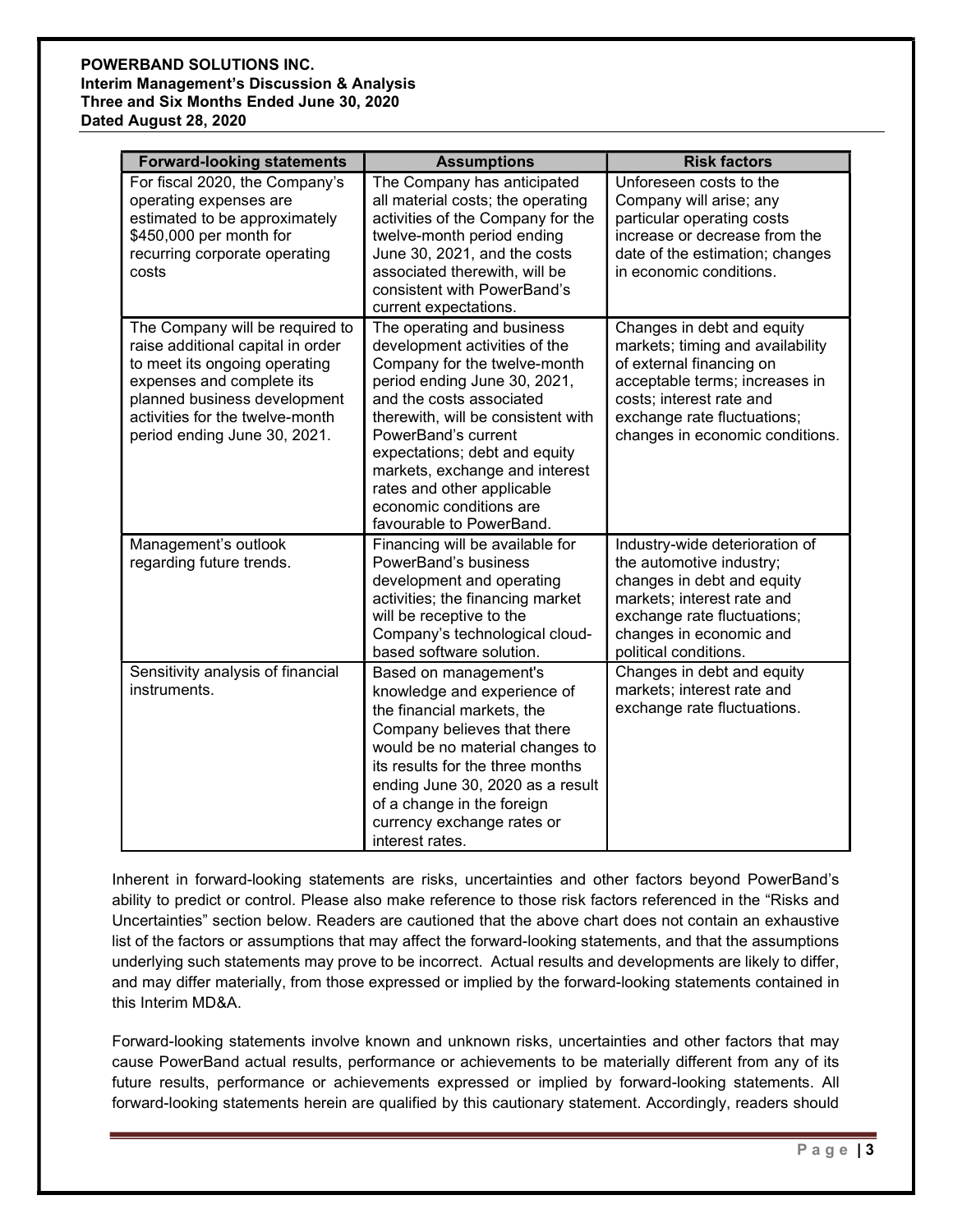not place undue reliance on forward-looking statements. The Company undertakes no obligation to update publicly or otherwise revise any forward-looking statements whether as a result of new information or future events or otherwise, except as may be required by law. If the Company does update one or more forwardlooking statements, no inference should be drawn that it will make additional updates with respect to those or other forward-looking statements, unless required by law.

## Description of Business

PowerBand Solutions Inc. (the "Company") was incorporated under the Business Corporations Act (British Columbia) on September 29, 2009, and is domiciled in Suite 225, 3385 Harvester Road, Ontario, Canada L7N 3N2. The registered office is located at Suite 1700, 666 Burrard Street, Vancouver, BC, Canada V6C 2X8.

In February 2018, the Company closed its Qualifying Transaction under TSX Venture Exchange ("Exchange") Policy 2.4 – Capital Pool Companies and changed its name to PowerBand Solutions Inc.

Effective February 9, 2018, the Company's shares traded on the Exchange under the symbol "PBX".

PowerBand is a technology company that has developed (i) an online auction format, (ii) a standardized appraisal system, (iii) a market intelligence report, (iv) a desking tool, and (v) a finance portal for utilization in the automotive industry. In November 2018 the Company entered into a 50/50 joint venture agreement with Bryan Hunt operate D2D Auto Auctions, an online auction, remarketing platform in the U.S. In July 2019 the Company acquired a 60% in MUSA Holdings, LLC, a new and used vehicle leasing platform in the U.S.

The significant assets owned by PowerBand are web based vehicle auction, remarketing, leasing and finance service and software programs for automotive dealers and consumers. The software is hosted in Microsoft's Azure cloud and offers a number of distinct but interconnected product offerings to its clients. PowerBand's core product is responsive and has published an IOS and Android mobile application for use by its customers. A summary of the product offerings that PowerBand provides is listed below.

### Online Auction Formats

PowerBand offers two distinct online formats within its auction portal: LiveNet and MarketPlace.

LiveNet is a real-time, targeted, mobile online auction. LiveNet allows dealers to quickly and efficiently launch vehicle "auction calls" which are comprised of condition reports, photos, disclosures and third-party history reports to various networks of qualified buyers. These buyers are then encouraged to participate in a short duration auction (via smartphone) that results in a verified real time valuation of the described vehicle at that moment of time, and often the sale of the vehicle from the seller to the buyer.

MarketPlace, a more familiar style of online auction, allows dealers, rental and leasing companies to post used vehicles for sale to qualified wholesale buyers. This auction type features fixed length auctions, reserve bids, make an offer and buy it now functionality, and is complementary to the LiveNet auction type. MarketPlace targets dealers looking to discover new inventory for their used lots and/or dispose of excess inventory. Both auctions provide a system generated bill of sale and has arbitration policies in place to ensure the buyer's confidence.

### Standardized Appraisal System

The Standardized Appraisal System is PowerBand's proprietary electronic used vehicle appraisal system. The appraisal system ensures full compliance with the regulations and vehicle disclosure rules set forth by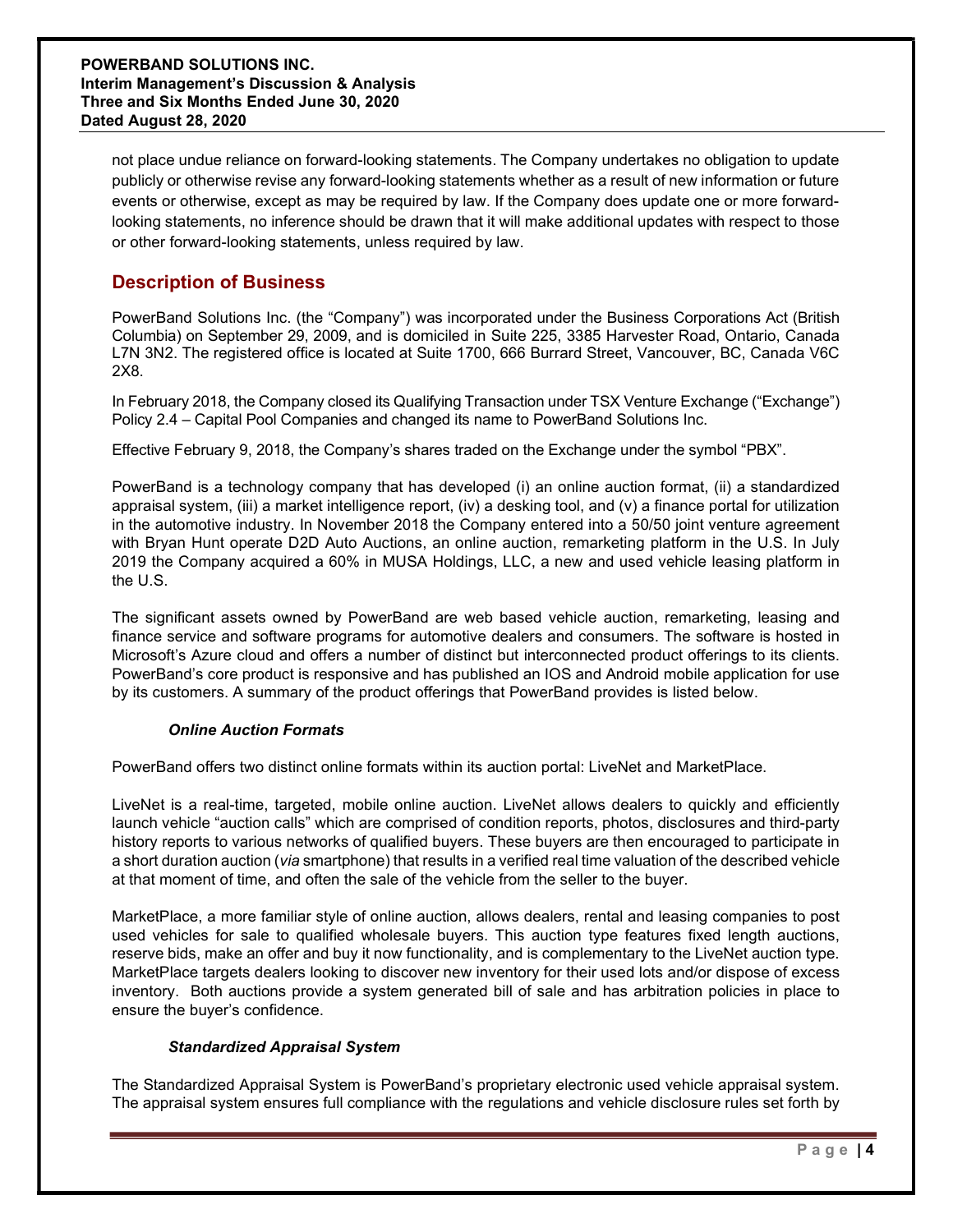governing bodies (such as the Motor Vehicle Dealers Act of Ontario) and can be customized to meet the applicable compliance requirements of any province or state. The appraisal system can be utilized on any portable device and does not depend on network coverage so is available for use anywhere.

### Market Intelligence

Market Intelligence provides automotive dealerships with retail market price valuation from over two hundred and fifty thousand vehicles in the database. This product allows dealerships to customize their search within a geographic region for local market pricing on targeted vehicles identified down to the trim level of the vehicle. The analytical tools and reporting functions produce graphs, tables, maps and reports to summarize the information and enable dealers to make quick decisions based on the information presented.

### Desking Tool

PowerBand's desking tool, referred to as PowerDesk, is a robust, user-friendly platform that allows a dealer to quickly and accurately prepare payment scenarios for their customers, including all manufacturer supported incentives, rebates and programs. It also allows for the industry's easiest finance to lease comparison. PowerBand's integration partners allow for one-time entry of the deal, reducing time and user error. After adding any Financial & Insurance products, the deal is then pushed through to the partner's Finance Portal and in many cases, right through to the dealer's Dealer Management System.

### Finance Portal

PowerBand has developed a state-of-the-art Finance Portal, an electronic indirect lending platform that facilitates loan originations on any asset type. Target audiences for this software are new and independent automotive dealers, lenders, and original equipment manufacturers ("OEM"). The Finance Portal is a hosted service that is virtual and adaptable and can be integrated with LiveNet and Marketplace to offer banks, and other vehicle financial institutions, direct loan origination sources.

### New and Used Vehicle Leasing Portal

MUSA Holdings, LLC's product offering streamlines leasing for consumers and dealers, as well as incorporates first-of-its-kind technology to navigate the underwriting, funding, and delivery process, allowing MUSA to complete the entire customer experience in minutes.

### **Outlook**

As the use of the Internet to conduct everyday activities and commerce has become ubiquitous in today's society, and as the rise in importance of the Millennial generation (demographic following Generation Y, typically defined as those born between early 1980's and early 2000's) who crave empowerment, the traditional business model of how new and used vehicles are purchased and sold has quickly become outdated. Customers want to spend 30 minutes at a dealership, not 5 hours. Within this background and context PowerBand's management believes that the used vehicle industry is increasingly incorporating digital technologies in both the retail and wholesale markets. Management believes that this industry trend represents a strong demand for the services and technologies that PowerBand provides and the Company is well-positioned to capitalize on this opportunity.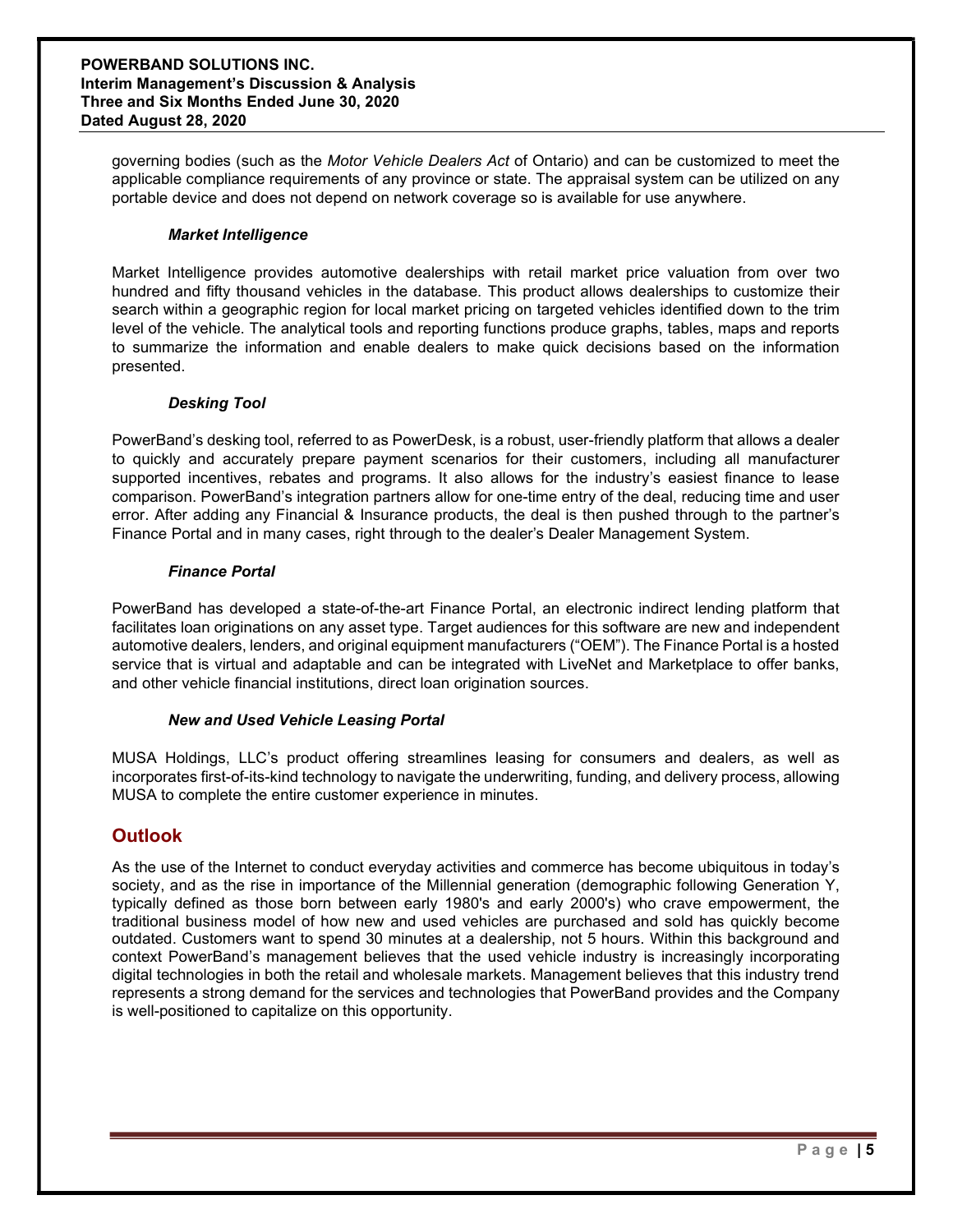# Operational Highlights

During the three-month period ended June 30, 2020 the following corporate events took place:

- 1. On April 13, 2020, the Company closed on a further USD \$1.2 million investment from Texas-based D&P Holdings, Inc., as part of the Convertible Debenture Agreement executed on March 6, 2020.
- 2. On April 16, 2020, the Company repaid a \$350,000 loan, plus interest, from an arm's length third party.
- 3. On May 7, 2020, the Company closed on a further USD \$600,000 investment from Texas-based D&P Holdings, Inc., as part of the Convertible Debenture Agreement executed on March 6, 2020.
- 4. On May 11, 2020, the Company repaid a \$350,000 loan, plus interest, from an arm's length third party.
- 5. On May 27, 2020, the Company repaid a \$250,000 loan, plus interest, from an arm's length third party.
- 6. On June 8, 2020, the Company closed on a further USD \$2.7 million investment from Texas-based D&P Holdings, Inc., as part of the Convertible Debenture Agreement executed on March 6, 2020.
- 7. During the period the Company and D&P Holdings, Inc. amended and restated the convertible debenture agreement from \$USD10.0 million to USD \$6.0 million and on June 25, 2020 converted its entire investment of USD \$6.0 million of PowerBand US debentures into an 9% ownership stake in both PowerBand US and the Company's Canadian financing and leasing division, DRIVRZ Financial Inc.
- 8. On June 29, 2020, the Company announced that Comprehensive Auto Resources Company, Inc.("CARco"), one of the United States' leading administrators of automobile protection products, will be promoting PowerBand's virtual transaction platform to auto dealers across the United States. CARco is a managing general insurance agency that works with six national insurance companies and more than 1,000 agents, with reach into thousands of auto dealerships nationwide. CARco administers more than 100,000 new vehicle protection products every month in the United States.
- 9. During the period the global outbreak of COVID-19 (coronavirus) continued. COVID-19 has had a significant impact on businesses through the restrictions put in place by the Canadian, provincial and municipal governments regarding travel, business operations and isolation/quarantine orders. At this time, it is unknown the extent of the impact the COVID-19 outbreak may have on the Company as this will depend on future developments that are highly uncertain and that cannot be predicted with confidence. These uncertainties arise from the inability to predict the ultimate geographic spread of the disease, and the duration of the outbreak, including the duration of travel restrictions, business closures or disruptions, and quarantine/isolation measures that are currently, or may be put, in place by Canada and other countries to fight the virus. Although there are uncertainties regarding the impact of COVID-19 the Company believes that the outbreak has accelerated acceptance of the Company's online service offerings due to the desire for consumers and dealers to conduct automotive transactions online, as opposed to in physical dealerships or auction sites.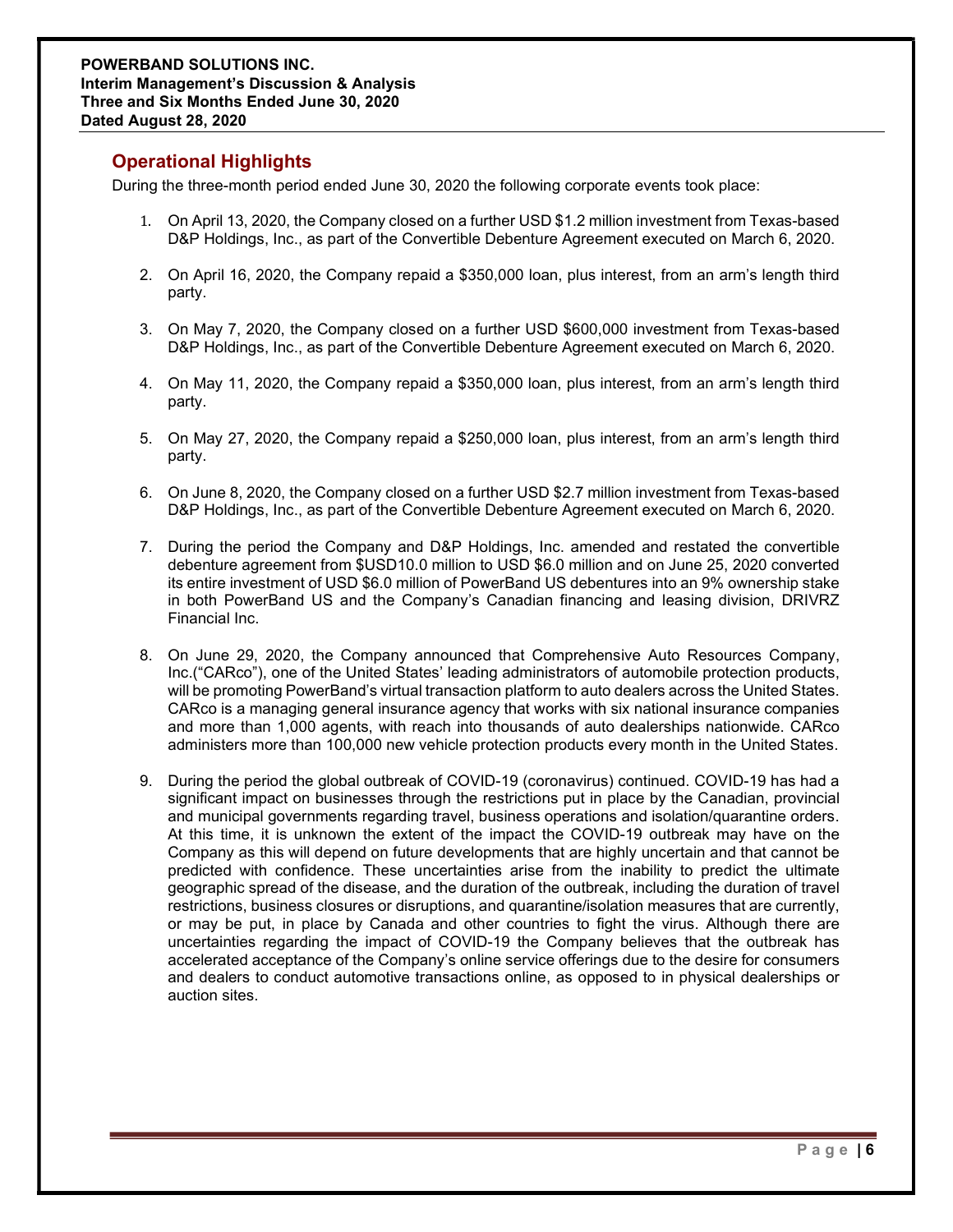## Off-Balance-Sheet Arrangements

As of the date of this filing, the Company does not have any off-balance-sheet arrangements that have, or are reasonably likely to have, a current or future effect on the results of operations or financial condition of the Company, including, and without limitation, such considerations as liquidity and capital resources.

# Discussion of Operations

### Three-month period ended June 30, 2020

For the three-month period ended June 30, 2020, PowerBand generated revenue of \$409,330. Revenues during the period were derived from three sources: commissions from both buyers and sellers on auction transactions that are completed using the software solution (\$53,234), revenue earned by MUSA Holdings, LLC from legacy lease payments (\$13,028), and fees earned on software development and design for D2D Auto Auctions LLC (\$343,068).

For the three-month period ended June 30, 2020, PowerBand incurred an operating loss of \$2,384,849, with basic and diluted loss per share of \$0.02. The primary expenses that comprised the operating loss include:

- Accretion expense of \$111,105 relating to convertible debentures and the Company's leases recognized under IFRS 16.
- Sales and marketing expenses totaled \$45,810.
- Amortization expense of \$66,654 representing the amortization expense of the intangible assets, principally made up of the acquisition and development costs of the web platform used by the Company to develop its software applications and to sell its various services.
- Amortization expense of tangible assets of \$21,626, representing the amortization expense of tangible assets, which is comprised of Property, plant and equipment of MUSA Holdings, LLC.
- Amortization expense of right of use assets of \$284,428 for PowerBand's head office location in Burlington, Ontario and MUSA Holdings, LLC's head office location in Addison, Texas.
- Consulting Fees of \$342,406 for sales, operations and finance-related Management Consulting fees.
- Insurance expenses of \$30,668 representing costs associated with the Company's Directors & Officers, Cyber Technology and Commercial General Liability Insurance policies.
- Investor Relations expenses of \$14,695 representing costs associated from working with Investor Relations Firms.
- Office expenses of \$83,527 representing various office costs.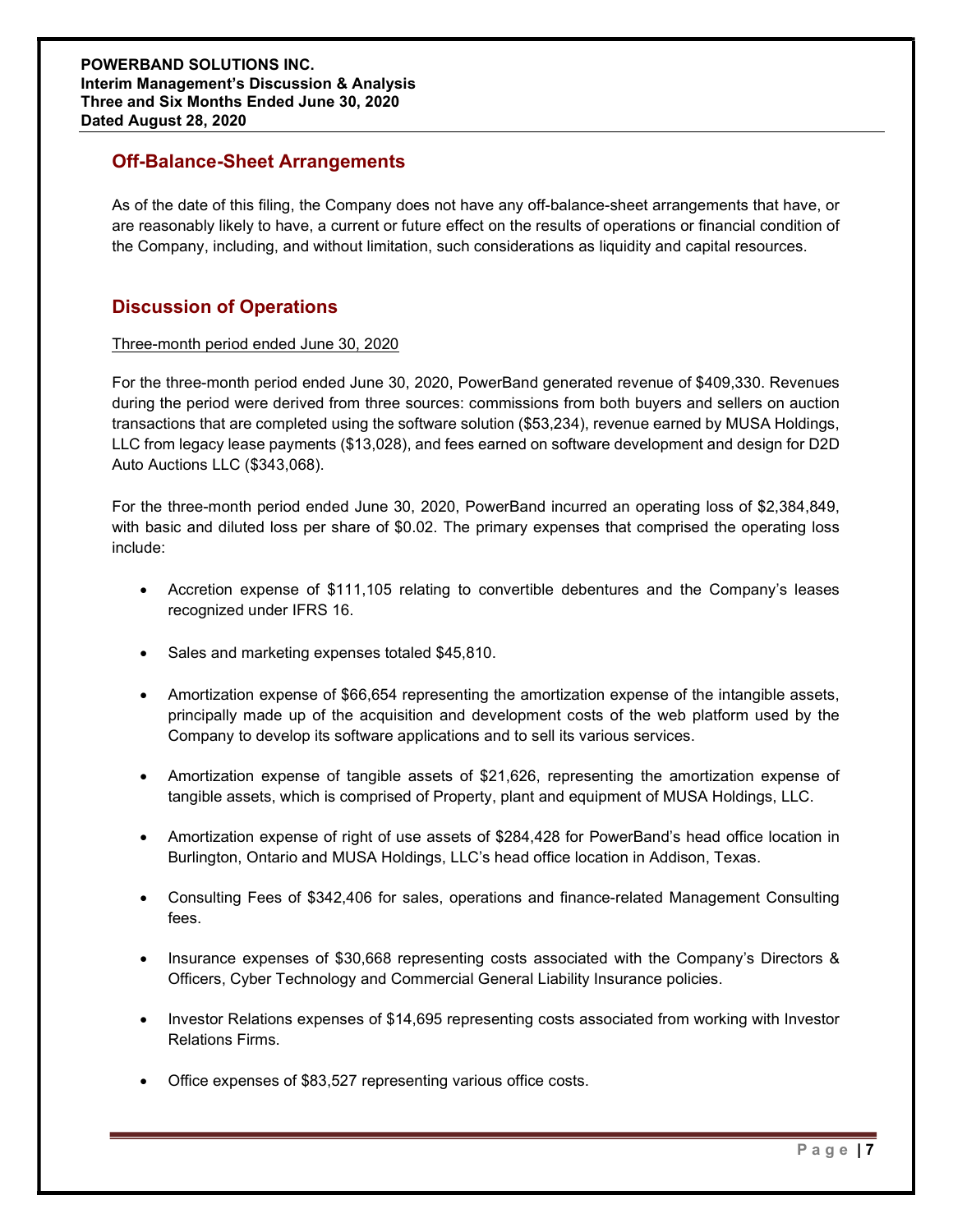- Professional fees of \$253,392, which is composed of Legal Fees and Accounting & Audit Fees.
- Regulatory fees of \$46,055, representing regulatory filing fees and expenses associated with the Company's public listing on the TSX Venture Exchange, the OTC Pink Sheets, and the Frankfurt Exchange.
- Share based compensation of \$63,488 for expenses related to stock option grants.
- Travel expenses of \$5,724 in relation to management, sales and business development meetings in Canada and the United States.
- Salaries and wages of \$1,110,492 for management, sales and software development personnel.
- Interest and bank charges of \$53,974.

For the six-month period ended June 30, 2020, PowerBand incurred an operating loss of \$5,143,060 with basic and diluted loss per share of \$0.05. The primary expenses that comprised the operating loss include:

- Accretion expense of \$221,849 relating to convertible debentures and the Company's leases recognized under IFRS 16.
- Sales and marketing expenses totaled \$116,535.
- Amortization expense of \$219,906 representing the amortization expense of the intangible assets, principally made up of the acquisition and development costs of the web platform used by the Company to develop its software applications and to sell its various services.
- Amortization expense of tangible assets of \$44,832, representing the amortization expense of tangible assets, which is comprised of Property, plant and equipment of MUSA Holdings, LLC.
- Amortization expense of right of use assets of \$461,147 for PowerBand's head office location in Burlington, Ontario and MUSA Holdings, LLC's head office location in Addison, Texas.
- Consulting Fees of \$721,972 for sales, operations, and finance-related Management Consulting fees.
- Insurance expenses of \$75,115 representing costs associated with the Company's Directors & Officers, Cyber Technology and Commercial General Liability Insurance policies.
- Investor Relations expenses of \$34,532 representing costs associated from working with Investor Relations Firms.
- Office expenses of \$220,257 representing various office costs.
- Professional fees of \$350,157, which is composed of Legal Fees and Accounting & Audit Fees.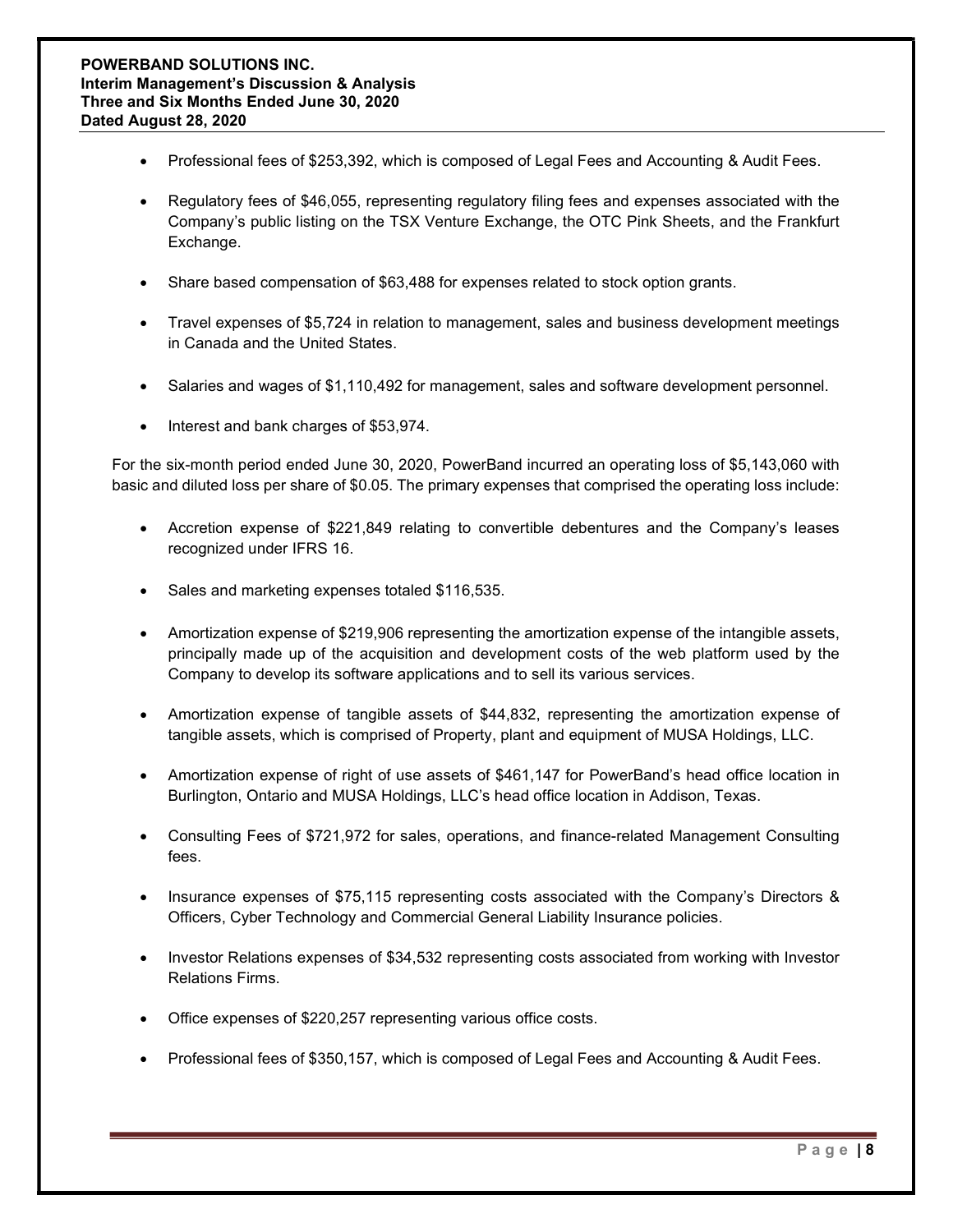- Regulatory fees of \$93,561, representing regulatory filing fees and expenses associated with the Company's public listing on the TSX Venture Exchange, the OTC Pink Sheets, and the Frankfurt Exchange.
- Share based compensation of \$335,027 for expenses related to stock option grants.
- Travel expenses of \$32,615 in relation to management, sales and business development meetings in Canada and the United States.
- Salaries and wages of \$2,479,772 for management, sales, and software development personnel.

# Liquidity and Financial Position

Cash used in operating activities was \$3,542,792 for the six-month period ended June 30, 2020. Operating activities were affected by the net loss of \$5,143,060 offset by non-cash items of \$322,924 for amortization of the intangible assets, \$420,643 for amortization of right of use and other assets, \$153,898 in Accretion expense for leases, \$335,027 in share-based compensation, foreign exchange gain of \$8,731, interest on Convertible note of \$67,951, and the Company's share of joint venture losses of \$291,094.

Net cash used in investing activities totaled \$322,275 representing a reduction in Intangible assets and Property, plant and equipment.

Net cash received from financing activities was \$8,845,036, comprised of proceeds from private placements of \$400,000, funds from the conversion of warrants and options of \$47,500, a convertible debenture financing of \$8,093,199, funds from short term loans of \$1,399,549, repayment of short term loans of \$946,769, funds from a Canadian Emergency Business Account loan of \$40,000, funds from the Paycheck Protection Program loan in the United States of \$625,056, and payments to related parties of \$378,042.

At June 30, 2020, PowerBand had \$4,310,948 in cash and cash equivalents, \$1,460,065 in Trade receivables, \$144,290 in HST recoverable, \$272,560 in Refundable deposit, and \$85,460 in Prepaid expenses.

The Company has limited operating revenues and therefore must utilize its funds obtained from the equity financing and other financing transactions to maintain its capacity to meet ongoing business development and operating activities.

As of June 30, 2020, the Company had 112,255,388 common shares issued and outstanding.

As of June 30, 2020, the Company had current liabilities comprised of the following:

- accounts payable and accrued liabilities in the amount of \$1,531,069;
- lease liabilities of \$603,825;
- short term loans of \$521,168;
- convertible debenture of \$1,455,743; and
- due to related parties of \$1,468,464.

In addition, at June 30, 2020 the Company had long-term lease liabilities of \$4,249,855.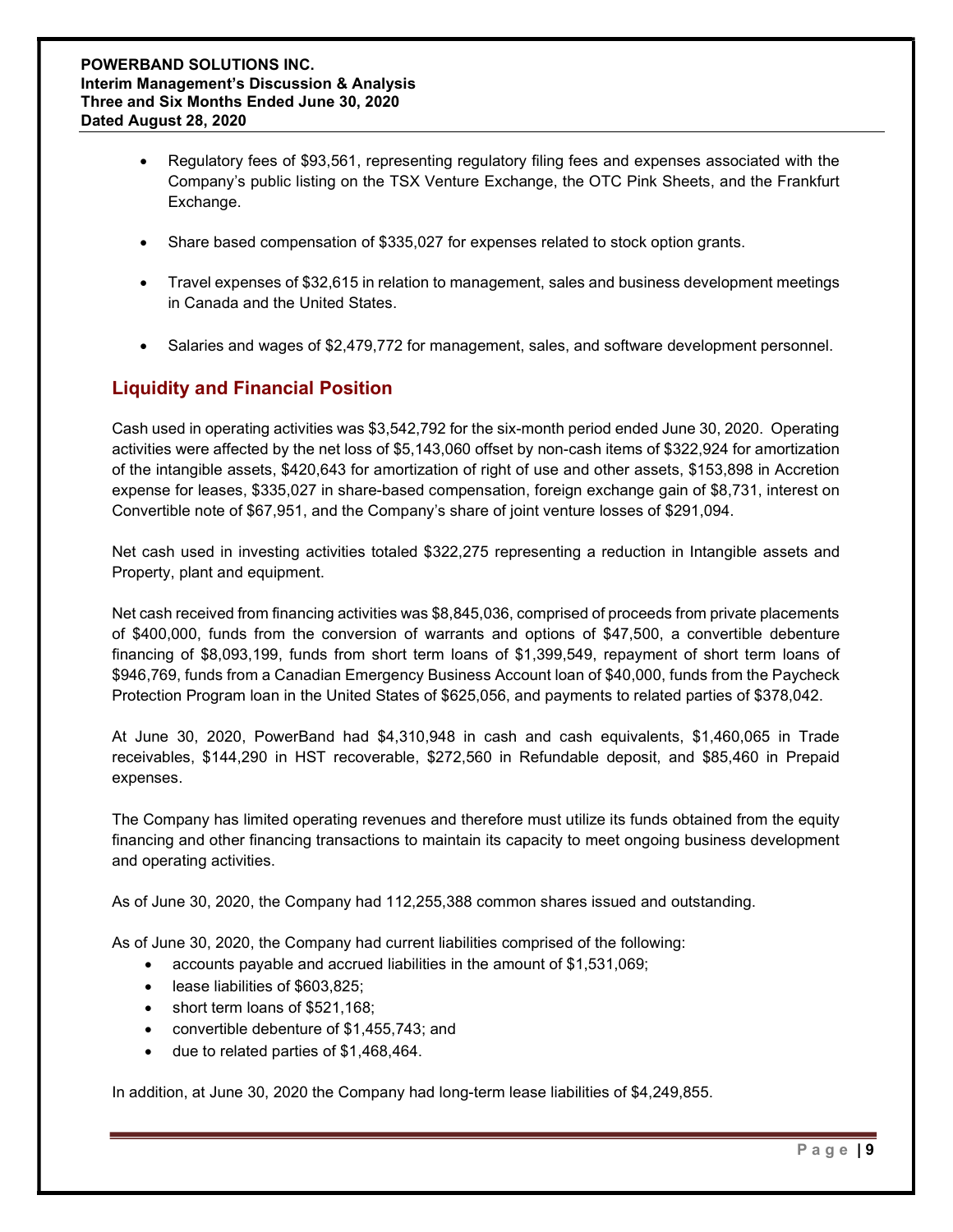The Company's use of cash at present occurs, and in the future will occur, in several areas, including, funding of its business development efforts, completing and implementing its strategic partnerships, developing a customer support infrastructure, enhancing its software development efforts, and for general and administrative expenditures. For fiscal 2020, the Company's expected operating expenses are estimated to average \$450,000 per month for recurring operating costs. Management may reassess its planned expenditures based on the Company's working capital resources, the success of adding new customers to the PowerBand Platform, and the overall condition of the financial markets.

As of June 30, 2020, the Company had a net working capital surplus of \$693,054.

### Change in accounting policy and Recent Accounting Pronouncements

#### Interest Rate Benchmark Reform: Amendments to IFRS 9 and IFRS 7

In September 2019, IASB issued Phase 1 of its amendments to IFRS 9 – Financial Instruments and IFRS 7 – Financial Instruments: Disclosures, to amend certain requirements for hedge accounting and provide relief during the period of uncertainty arising from the phase out of interest rate benchmarks (e.g. interbank offered rates ["IBOR"s]). These amendments modify hedge accounting requirements, allowing entities to assume that the interest rate benchmark on which the cash flows of the hedged item and the hedging instrument are based are not altered as a result of IBOR reform, thereby allowing hedge accounting to continue. Mandatory application of the amendments ends at the earlier of when the uncertainty regarding the timing and amount of interest rate benchmark-based cash flows is no longer present and the discontinuation of the hedging relationship. Phase 2 of the IASB's project on IBOR is underway and will address transition from IBOR. The Company adopted the Phase 1 amendments on January 1, 2020 which didn't not have a material impact on the company's consolidated financial statements for the three months ended March 31, 2020.

### Capital risk management

The Company manages and adjusts its capital structure based on available funds in order to support its business development efforts, completing and implementing its strategic partnerships, developing a customer support infrastructure, enhancing its software development efforts, and for general and administrative expenditures. The Board does not establish quantitative return on capital criteria for management, but rather relies on the expertise of the Company's management to sustain future development of the business. As of June 30, 2020, the capital of the Company consisted of common shares and common share purchase warrants.

Management reviews its capital management approach on an ongoing basis and believes that this approach, given the relative size of the Company, is reasonable.

### Financial Instruments

The 50% ownership of D2DAA and the 60% controlling interest in MUSA Holdings, LLC in the United States exposes the Company to risks associated with fluctuations in foreign currency exchange rates. To date, the Company has not used derivative financial instruments to manage this risk.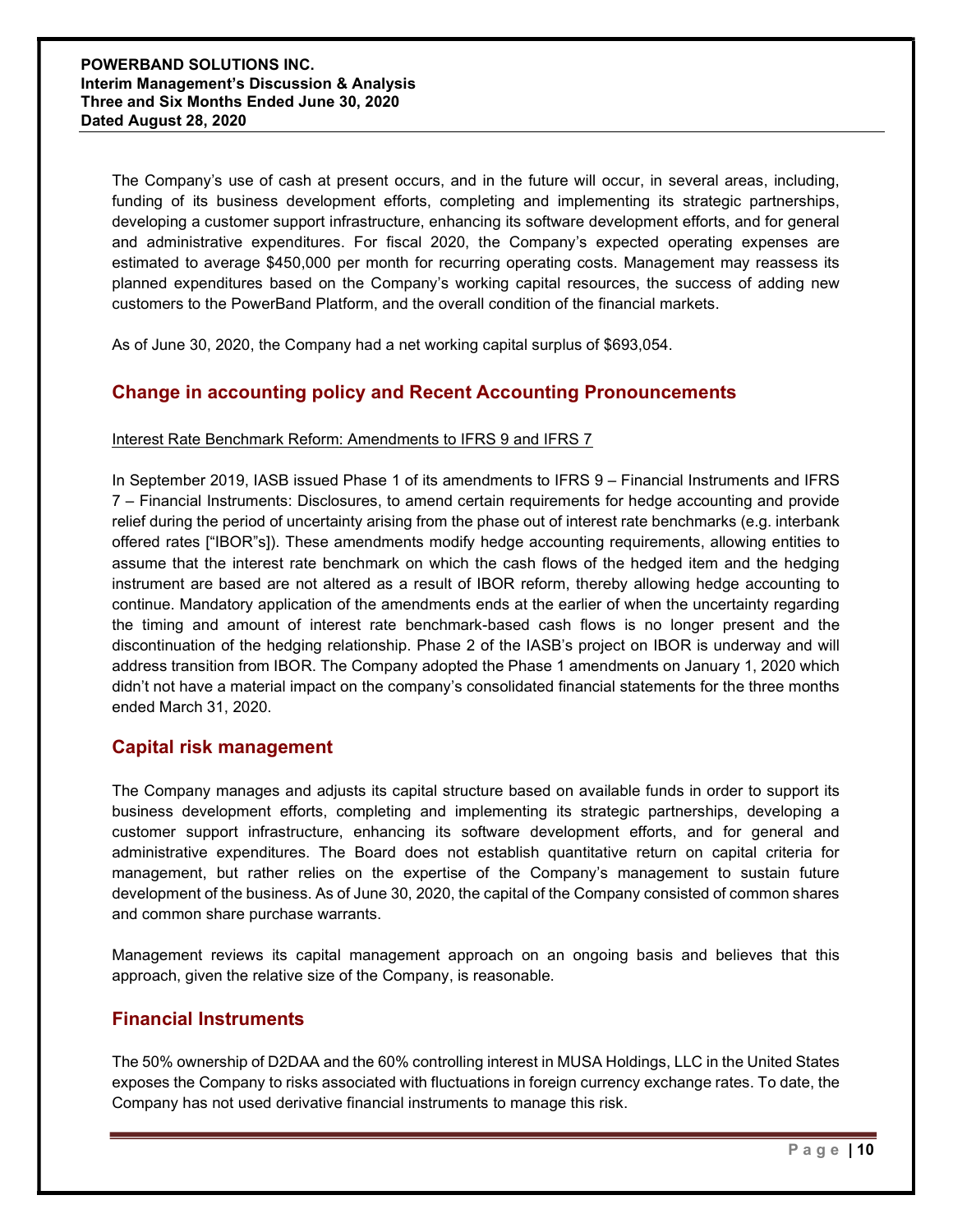# Liquidity risk

Liquidity risk is the risk that the Company will not have sufficient cash resources to meet its financial obligations as they come due. The Company's liquidity and operating results may be adversely affected if the Company is not successful in generating revenue through the addition of customers to the PowerBand Platform, or the Company's access to the capital market is hindered, whether as a result of a downturn in stock market conditions generally or related to matters specific to the Company. The Company expects to generate cash flow primarily from financing activities. As of June 30, 2020, the Company had working capital surplus of \$693,054.

# Credit risk

Credit risk is the risk of loss associated with a counter-party's inability to fulfill its payment obligations. The Company's credit risk is primarily attributable to accounts receivable from customers that utilize its PowerBand Platform service offering. The Company has no significant concentration of credit risk arising from operations as the monthly accounts receivable from any one customer will not negatively impact the cash flow of the Company.

### Market risk

Market risk is the risk that the fair value of, or future cash flows from, the Company's financial instruments will fluctuate significantly due to changes in market prices. The value of the financial instruments can be affected by changes in interest rates, prices and foreign exchange rates. Management believes the risk of loss related to market risk to be remote.

### Currency risk

Currency risk is the risk that the fair value of, or future cash flows from, the Company's financial instruments will fluctuate because of changes in foreign exchange rates.

### Fair value hierarchy

Cash and cash equivalents has been classified as loans and receivables and is measured at amortized cost. Accounts payable and accrued liabilities is classified as other financial liabilities and are measured at amortized cost.

IFRS 7 Financial Instruments: Disclosures requires classification of fair value measurements using a fair value hierarchy that reflects the significance of inputs used in making the measurements. The levels of the fair value hierarchy are defined as follows:

Level 1: Quoted prices (unadjusted) in active markets for identical assets or liabilities; Level 2: Inputs other than quoted prices included within Level 1 that are observable for the asset or liability, either directly or indirectly; and,

Level 3: Inputs for the asset or liability that are not based on observable market data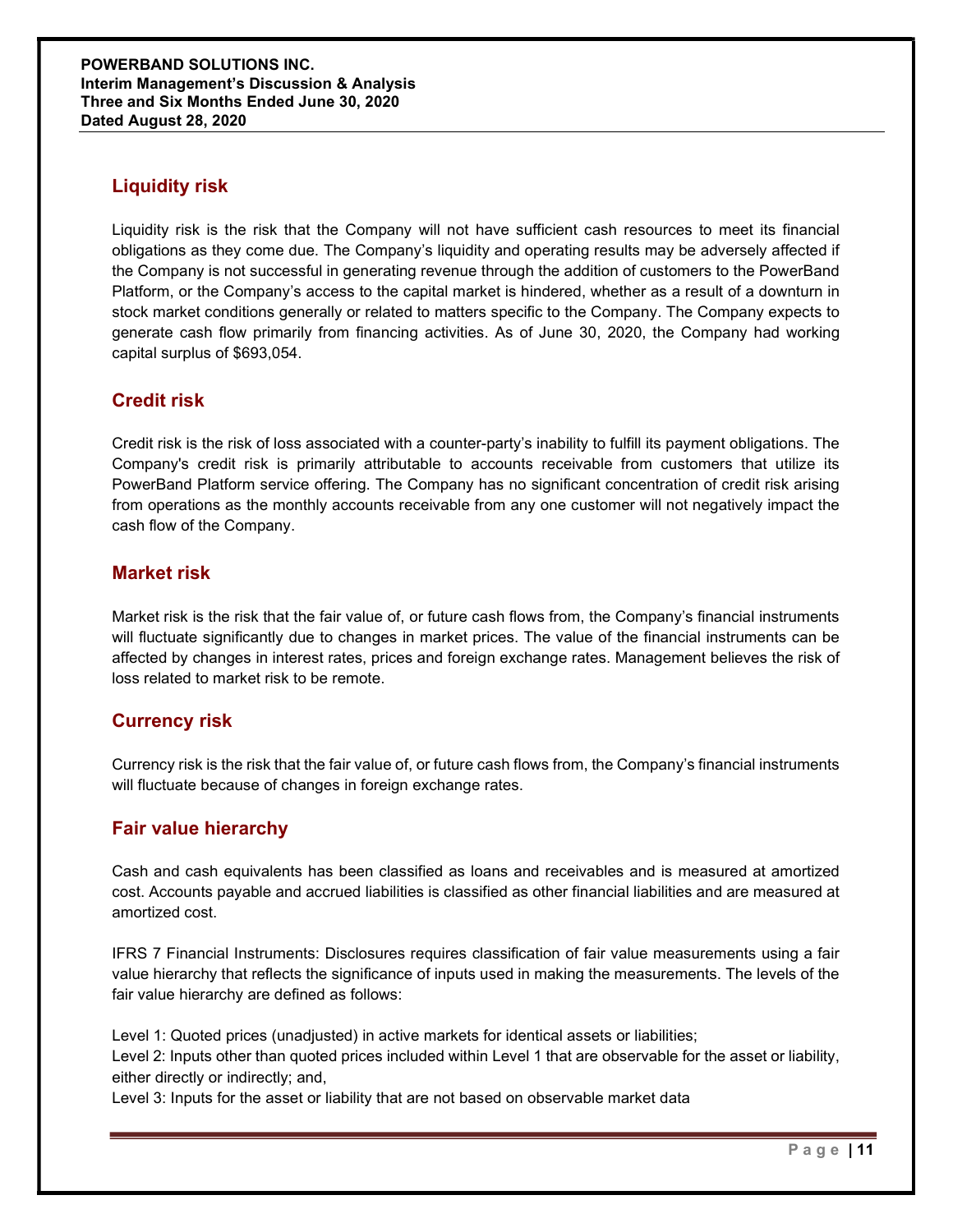As at June 30, 2020 and December 31, 2019, none of the Company's financial instruments were held at fair value.

# Related Party Transactions

(a) Compensation of key management personnel of the Company

Key management personnel include those persons having authority and responsibility for planning, directing and controlling the activities of the Company as a whole. The Company has determined that key management personnel consists of the Board of Directors, corporate officers, including the President and Chief Executive Officer, the Chief Financial Officer, and the Chief Technology Officer.

Key management personnel compensation for the three-month period ended June 30, 2020 was as follows:

|  | President and CEO | \$75,000 |
|--|-------------------|----------|
|--|-------------------|----------|

- ii. Chief Financial Officer \$8,085
- iii. Chief Technology Officer \$42,768

(b) Loans from Officers and Directors

As at June 30, 2020 other unsecured, non-interest-bearing balances owed to shareholders totaled \$1,058,132 (June 30, 2019 - \$551,375).

(c) Transactions with related parties

As at June 30, 2020, total amounts due to related parties were \$1,468,464 (June 30, 2019 \$520,624).

During the quarter, the Company recorded sales transactions to its joint venture, D2DAA, as follows:

|                             | June 30, 2020<br>(\$ | June 30, 2019 |
|-----------------------------|----------------------|---------------|
| Development service revenue | 329.812              | 551,375       |
|                             |                      |               |

As at June 30, 2020, the following are due from D2DAA accounts receivable is \$1,034,918 (2019- \$319,016). The Company owes D2DAA \$195,795 (2019- \$Nil) as at June 30, 2020. The balance is due on demand and non-interest bearing.

As at June 30, 2020, the Company owed the CEO of Musa Holdings LLC \$222,136 (2019- \$416,860). The amount is due on demand and non-interest bearing.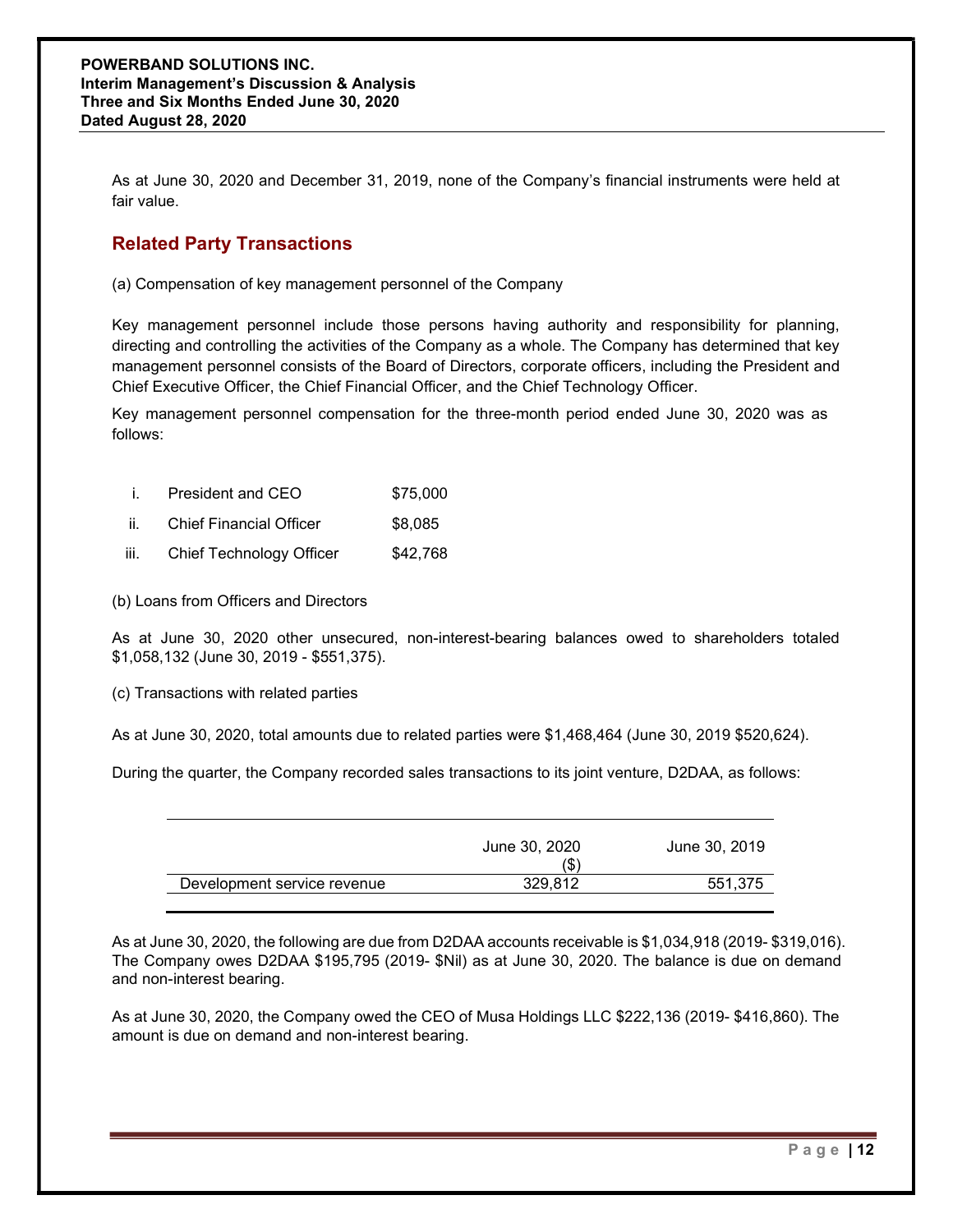# Share Capital

### Capital Structure (as of August 28, 2020)

| <b>/ERBAND SOLUTIONS INC.</b><br>im Management's Discussion & Analysis<br>e and Six Months Ended June 30, 2020<br>d August 28, 2020 |               |  |
|-------------------------------------------------------------------------------------------------------------------------------------|---------------|--|
| <b>Share Capital</b>                                                                                                                |               |  |
| As of the date of this MD&A, the capital structure of the Company was as follows:                                                   |               |  |
| Capital Structure (as of August 28, 2020)                                                                                           |               |  |
| <b>Common Shares Issued</b>                                                                                                         | 113, 155, 388 |  |
| Warrants <sup>(1)</sup>                                                                                                             | 23, 104, 247  |  |
| Options <sup>(2)</sup>                                                                                                              | 15,716,000    |  |
| Convertible Debentures <sup>(3)</sup>                                                                                               | 21,266,968    |  |
|                                                                                                                                     |               |  |

- (1) 16,683,093 Warrants have an exercise price of 0.60, and an expiration date of February 7, 2021 769,280 Warrants have an exercise price of 0.15, and an expiration date of December 20, 2021 2,801,874 Warrants have an exercise price of 0.15, and an expiration date of January 20, 2022 350,000 Warrants have an exercise price of 0.165, and an expiration date of January 15, 2021 2,500,000 Warrants have an exercise price of 0.30, and an expiration date of March 6, 2022
- (2) 1,678,500 Options have a strike price of \$0.30, and an expiration date of February 1, 2023 400,000 Options have a strike price of \$0.225, and an expiration date of April 24, 2021 6,800,000 Options have a strike price of \$0.10, and an expiration date of July 10, 2024 437,500 Options have a strike price of \$0.10, and an expiration date of October, 3, 2024 1,200,000 Options have a strike price of \$0.10, and an expiration date of October 17, 2024 700,000 Options have a strike price of \$0.15, and an expiration date of December 2, 2024 500,000 Options have a strike price of \$0.215, and an expiration date of February 12, 2025 400,000 Options have a strike price of \$0.16, and an expiration date of February 25, 2025 300,000 Options have a strike price of \$0.205, and an expiration date of February 27, 2025 1,800,000 Options have a strike price of \$0.225, and an expiration date of July 30, 2025 1,500,000 Options have a strike price of \$0.225, and an expiration date of August 10, 2025
- (3) \$1,000,000 of Convertible Debentures were issued on October 22, 2019. The conversion price is \$0.065, which would convert into 15,384,615 common shares being issued. An additional \$500,000 of Convertible Debentures were issued on October 22, 2019. The conversion price is \$0.085, which would convert into 5,882,353 common shares being issued. The Convertible Debentures mature on October 22, 2020 and carry an annual interest rate of 9.0%.

# Disclosure of Internal Controls

Management has established processes to provide them sufficient with knowledge to support representations that they have exercised reasonable diligence that (i) the financial statements do not contain any untrue statement of material fact or omit to state a material fact required to be stated or that is necessary to make a statement not misleading in light of the circumstances under which it is made, as of the date of and for the periods presented by the financial statements; and (ii) the financial statements fairly present in all material respects the financial condition, results of operations and cash flows of the Company, as of the date of and for the periods presented.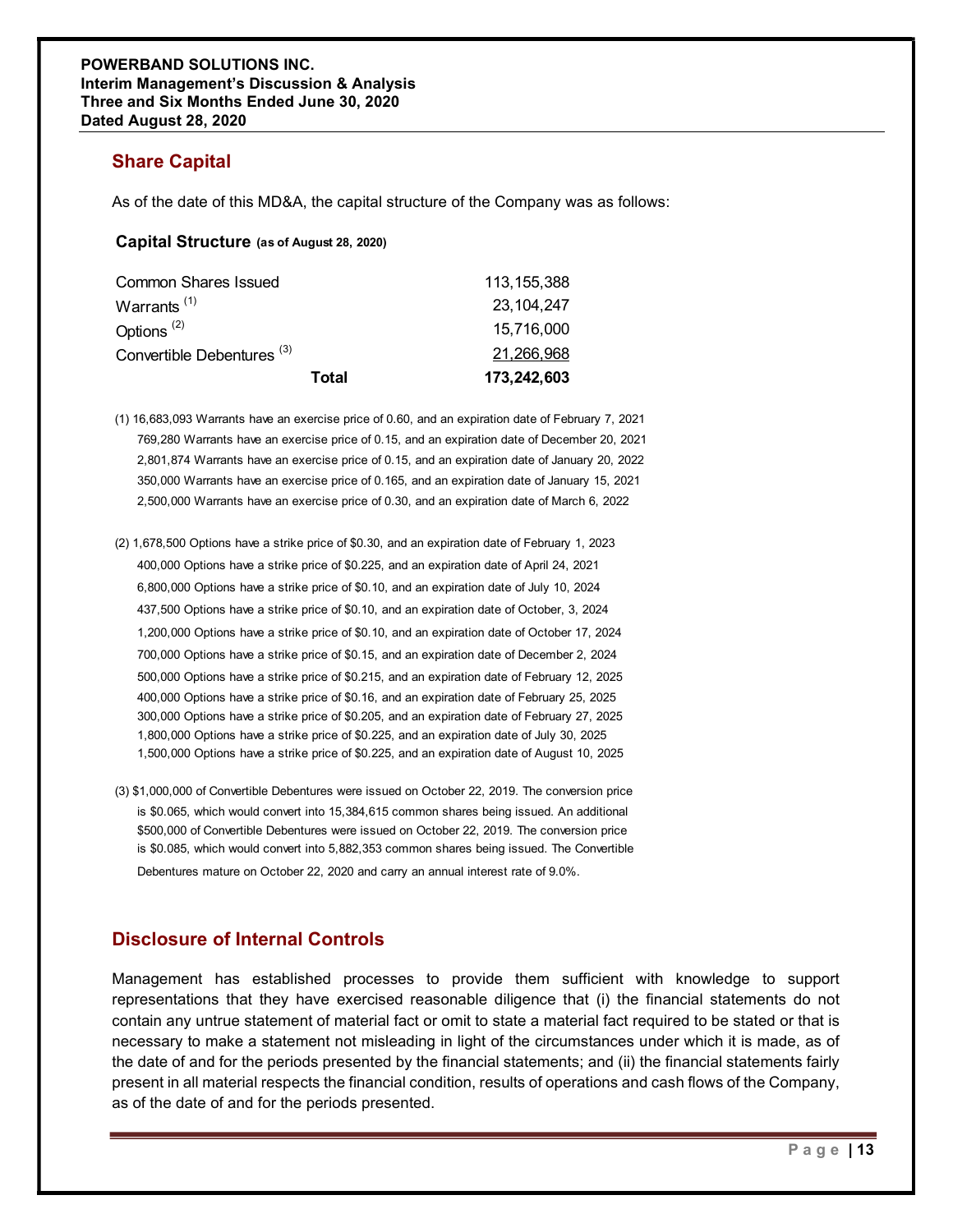In contrast to the certificate required for non-venture issuers under National Instrument 52-109 Certification of Disclosure in Issuers' Annual and Interim Filings ("NI 52-109"), this Venture Issuer Basic Certificate does not include representations relating to the establishment and maintenance of disclosure controls and procedures ("DC&P") and internal control over financial reporting ("ICFR"), as defined in NI 52-109. In particular, the certifying officers filing this certificate are not making any representations relating to the establishment and maintenance of:

- i) controls and other procedures designed to provide reasonable assurance that information required to be disclosed by the issuer in its annual filings, interim filings or other reports filed or submitted under securities legislation is recorded, processed, summarized and reported within the time periods specified in securities legislation; and
- ii) a process to provide reasonable assurance regarding the reliability of financial reporting and the preparation of financial statements for external purposes in accordance with the issuer's GAAP (IFRS).

The Company's certifying officers are responsible for ensuring that processes are in place to provide them with sufficient knowledge to support the representations they are making in this certificate. Investors should be aware that inherent limitations on the ability of certifying officers of a venture issuer to design and implement on a cost effective basis DC&P and ICFR as defined in NI 52-109 may result in additional risks to the quality, reliability, transparency and timeliness of interim and annual filings and other reports provided under securities legislation.

# Risks and Uncertainties

The operations of the Company are speculative due to the high-risk nature of its business, which is the development and implementation of automotive industry-related software. These risk factors, although not exhaustive, could materially affect the Company's future operating results and could cause actual events to differ materially from those described in forward–looking information relating to the Company. Please refer to the section entitled "Risks and Uncertainties" in the Company's Annual MD&A for the fiscal year ended December 31, 2019, available on SEDAR at www.sedar.com.

# Subsequent Events

Subsequent to the three-month period ended June 30, 2020, the following corporate activities occurred:

- 1. On July 13, 2020, the Company's U.S. leasing division, MUSA Auto Finance, LLC announced it had obtained up to USD \$305 million in lease financing from a federally chartered U.S. depository financial institution to begin leasing vehicles to U.S. consumers. The USD \$305 million will be rolled out in three phases: Phase One is USD \$5 million, Phase Two USD \$50 million, and Phase Three USD \$250 million. The funding agreement includes conditions and guidelines that must be followed to move through the various phases. Once the credit facility has been utilized it will be securitized, resulting in the replenishing of the original USD \$300 million.
- 2. On July 28, 2020, the Company announced that Royal Administration Services, Inc. ("Royal Admin"), a provider of automotive insurance products across the United States, will be recommending dealers use the PowerBand virtual transaction platform for drivers and dealers. Royal Admin entered the agreement with PowerBand's strategic partner and investor, Texas-based D&P Holdings, Inc. ("D&P"). Under the agreement Royal Admin will direct dealerships to the